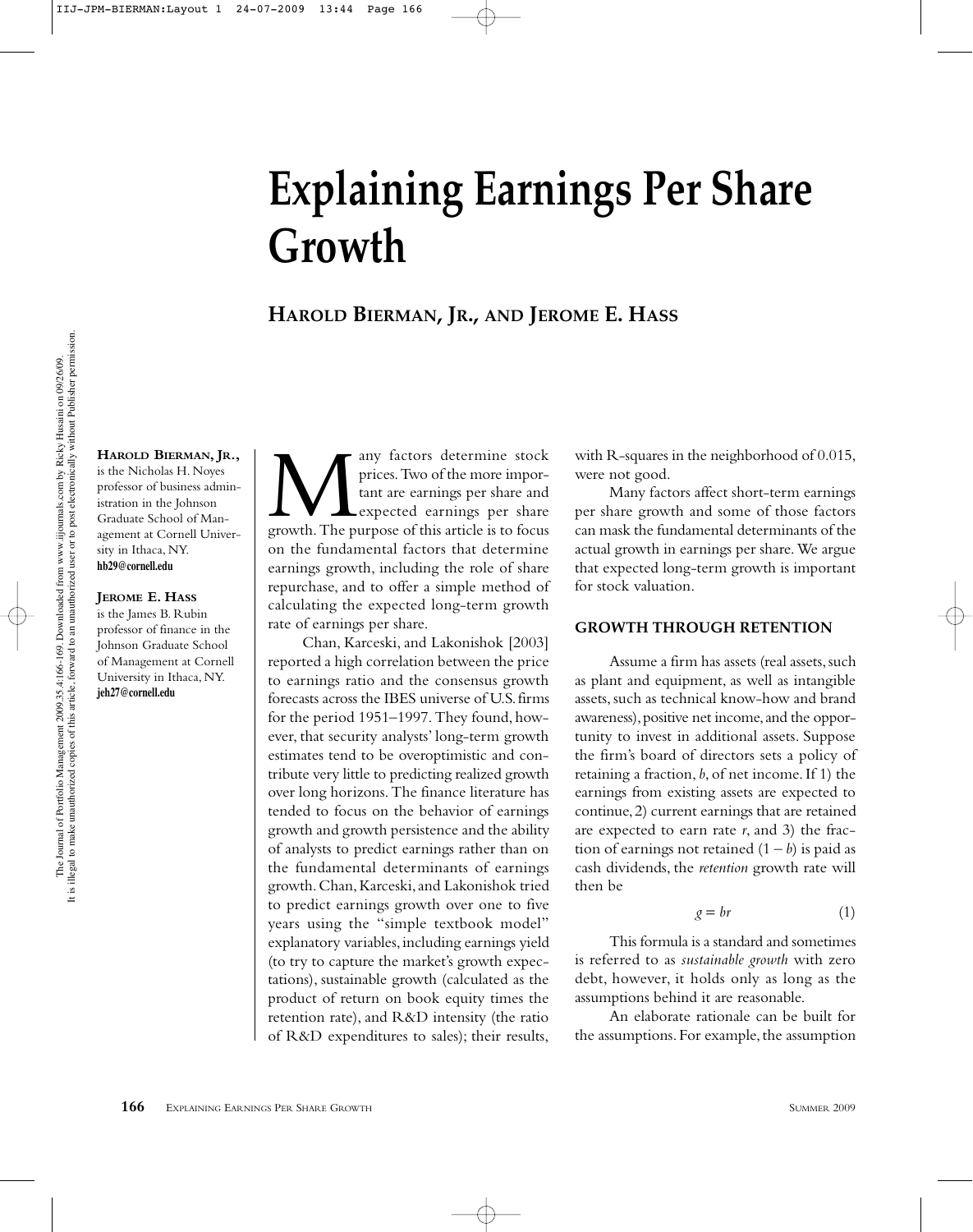that the earnings from existing assets are repeated is consistent with the notion that earnings are net of depreciation and amortization expenses, which are non-cash flow expenses, but that capital expenditures equal to depreciation and amortization expense are necessary to sustain the existing earnings stream.

Next, we consider the utilization of incremental debt of *D*. We obtain the return on new investments, *r*, by coupling the retained earnings with additional borrowings. The following formula captures the essential elements:

$$
r = r_A + [r_A - k(1 - T)](D/E)
$$
 (2)

where  $r_A$  is the after-tax return on incremental assets purchased with retained earnings and additional debt, *k* is the before-tax cost of the additional debt, *T* is the corporate income tax rate, and *D*/*E* is the ratio of incremental debt to incremental retained earnings. The resultant growth rate of earnings for the firm using debt of *D* is

$$
g = br = b\{r_A + [r_A - k(1 - T)](D/E)\}
$$
  
= br<sub>A</sub> + b[r<sub>A</sub> - k(1 - T)](D/E) (3)

Equation (3) shows the effect of incremental financial leverage on the growth rate of total equity earnings. The growth rate of equity earnings is the growth rate that would occur from retention without additional debt plus a leverage effect (if the firm earns  $r_A$  independent of the amount invested), which is positive as long as the aftertax return on incremental invested capital is greater than the after-tax cost of debt.

One might incorrectly argue that maximizing growth achieves the objective of maximizing shareholder value. In an ideal world, the retention rate should be set so as to maximize the stock price. This is achieved by increasing the retention rate up to the point where the incremental after-tax return on investment equals the after-tax weighted-average cost of capital (WACC). Retention beyond that point might further increase earnings but not generate shareholder value. Given that the cost of equity represents the return that shareholders could earn on other comparable-risk investments, retaining earnings beyond the point where the incremental after-tax return on investment is less than the WACC destroys value, because the excess retention is effectively denying the shareholders the opportunity to invest that excess at a higher return with comparable risk.

### **GROWTH IN EARNINGS PER SHARE THROUGH SHARE REPURCHASE**

Stock repurchase has become a significant means of distribution for many firms. There are at least six important reasons firms use stock repurchases rather than cash dividends:

- Stock repurchase provides a means of distributing excess cash, but is more flexible (far less visible and predictable) than cash dividend payments. Although a firm must declare its intent to repurchase stock (in order to avoid what could otherwise be considered insider trading), the time period over which it executes the repurchase and the rate of repurchase is very flexible compared to cash dividends.
- Stock repurchase is more tax efficient than cash dividends from a tax-paying individual investor's perspective because it defers the payment of taxes for those investors who hold rather than sell shares and, for many years prior to the Tax Act of 2003, the capital gains associated with share price increases fueled by repurchasing were taxed at lower rates than cash dividends. Seldom discussed, stock repurchases are also more attractive than cash dividends from the perspective of managers who are holding stock options, because the repurchase results in relatively higher stock prices compared to cash dividends.
- Stock repurchase allows firms to repurchase undervalued stock.
- Stock repurchase is a means for firms to change their capital structure (i.e., issue debt and use the proceeds to repurchase shares); often this move is a defensive measure in a hostile takeover situation.
- Stock repurchase counters the dilution effect of incentive stock options.
- Stock repurchase causes earnings per share and the stock price to increase in comparison to cash dividends of the same amount.

To examine the effect of a stock repurchase on earnings per share growth, suppose the firm retains and invests fraction *b* of current earnings and uses fraction *q* of current earnings to repurchase stock at the current stock price. Fraction  $1 - b - q$  will be paid out as cash dividends. In this case, the growth rate of earnings per share  $is<sup>1</sup>$ 

$$
g = [br + qX]/[1 - qX]
$$
 (4)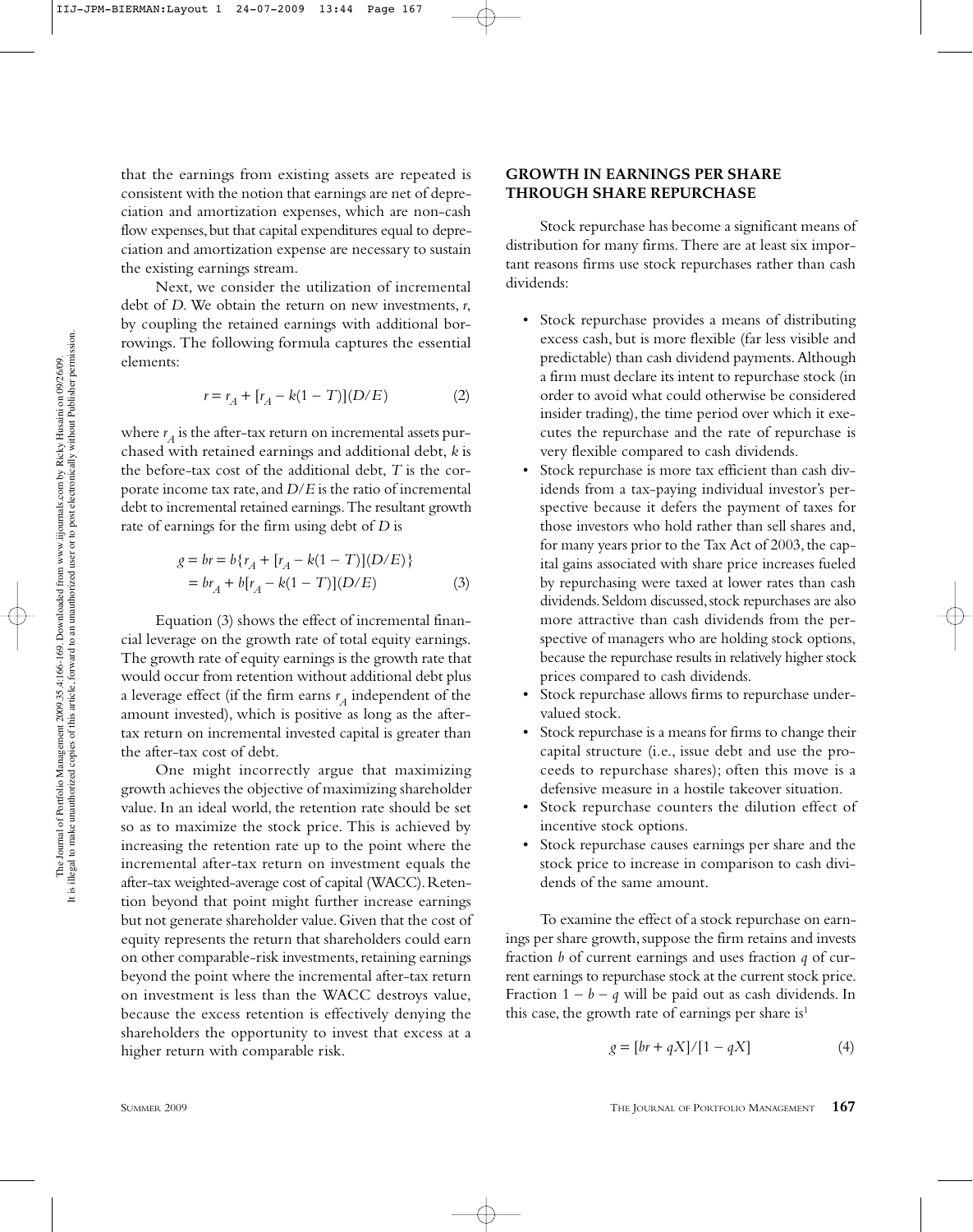where *X* is the current earnings to price ratio. If  $q = 0$ , Equation (4) reduces to  $g = br$ , Equation (1). An alternative formulation results if the repurchase is expressed in terms of a fraction, *d*, of outstanding shares rather than a fraction of earnings. In this case,

$$
g = (br + d)/(1 - d) \tag{5}
$$

*Example.* Suppose a firm earned \$2 per share over the past 12 months and its existing assets are expected to generate the same earnings next year. Further suppose the firm expects to retain 50% of its earnings, earn 12% on those earnings, and use 30% of earnings to repurchase shares at the current stock price of \$40 per share. Dividends are 20% of earnings, so that

$$
b = 0.5
$$
,  $r = 0.12$ ,  $q = 0.3$ , and  
 $X = \frac{\text{Eamings}}{\text{Price}} = 2/40 = 0.05$ 

Using Equation (4), the growth rate of earnings per share will be

$$
g = [(0.5)(0.12) + (0.3)(0.05)]/[1 - (0.3)(0.05)] = 0.0761
$$
\n(6)

Therefore, if the firm currently has 10 million shares outstanding, net income over the past 12 months would have been \$20 million. If the firm allocates 30% of net income (\$6 million) to repurchase at \$40 per share, it purchases 150,000 shares, and using Equation (5), with  $d = 0.015$ ,

$$
g = [(0.5)(0.12) + 0.015] / (1 - 0.015) = 0.0761 \tag{7}
$$

Define  $g_0$  as the growth rate with zero share repurchases, but with an unchanged retention rate. It can then be shown that

$$
g = \frac{g_0 + d}{1 - d} \tag{8}
$$

For the example,  $g_0$  with zero share repurchase is equal to

$$
g_0 = br = 0.5(0.12) = 0.06
$$
 (9)

With a \$10 million dividend and zero share repurchase, the growth rate in earnings per share is 0.06. In the case of \$6 million to repurchase 0.015 of the shares,  $d = 0.015$ , we again obtain  $g = 0.0761$ :

$$
g = \frac{g_0 + d}{1 - d} = \frac{0.06 + 0.015}{1 - 0.015} = 0.0761\tag{10}
$$

The \$6 million of share repurchases, rather than \$6 million in cash dividends, increases the growth rate of earnings per share from 0.06 to 0.0761.

But now assume the cash dividend is equal to zero and 0.5 of the earnings are used for share repurchases. The firm has \$10 million to be used for share repurchases and  $d = 0.025$ , allowing the repurchase of 250,000 shares. Now,

$$
g = \frac{g_0 + d}{1 - d} = \frac{0.06 + 0.025}{1 - 0.025} = \frac{0.085}{0.975} = 0.0872
$$
 (11)

or using Equation (5),

$$
g = \frac{0.5(0.12) + 0.025}{1 - 0.25} = \frac{0.06 + 0.025}{1 - 0.025} = 0.0872
$$
 (12)

The growth rate can be further increased by using debt if the after-tax cost of debt is less than the expected return from new investments.

#### **OTHER FACTORS AFFECTING GROWTH**

Several factors determine earnings per share growth, and some of these factors are not very stable in the short run. Possible causes of a large fluctuation in earnings per share growth include the following:

- Performance from existing assets varies over time.
- Variation in retention rates due to management's desire to keep cash dividends stable in the midst of changing earnings and cash flows.
- Sale or acquisition of major assets or businesses, as well as one-time expenses and accounting changes that impact reported earnings per share.<sup>2</sup>
- Variation in the fraction of net income used to fund stock repurchase programs as stock price and/or capital structure fluctuates with changes in management preferences.